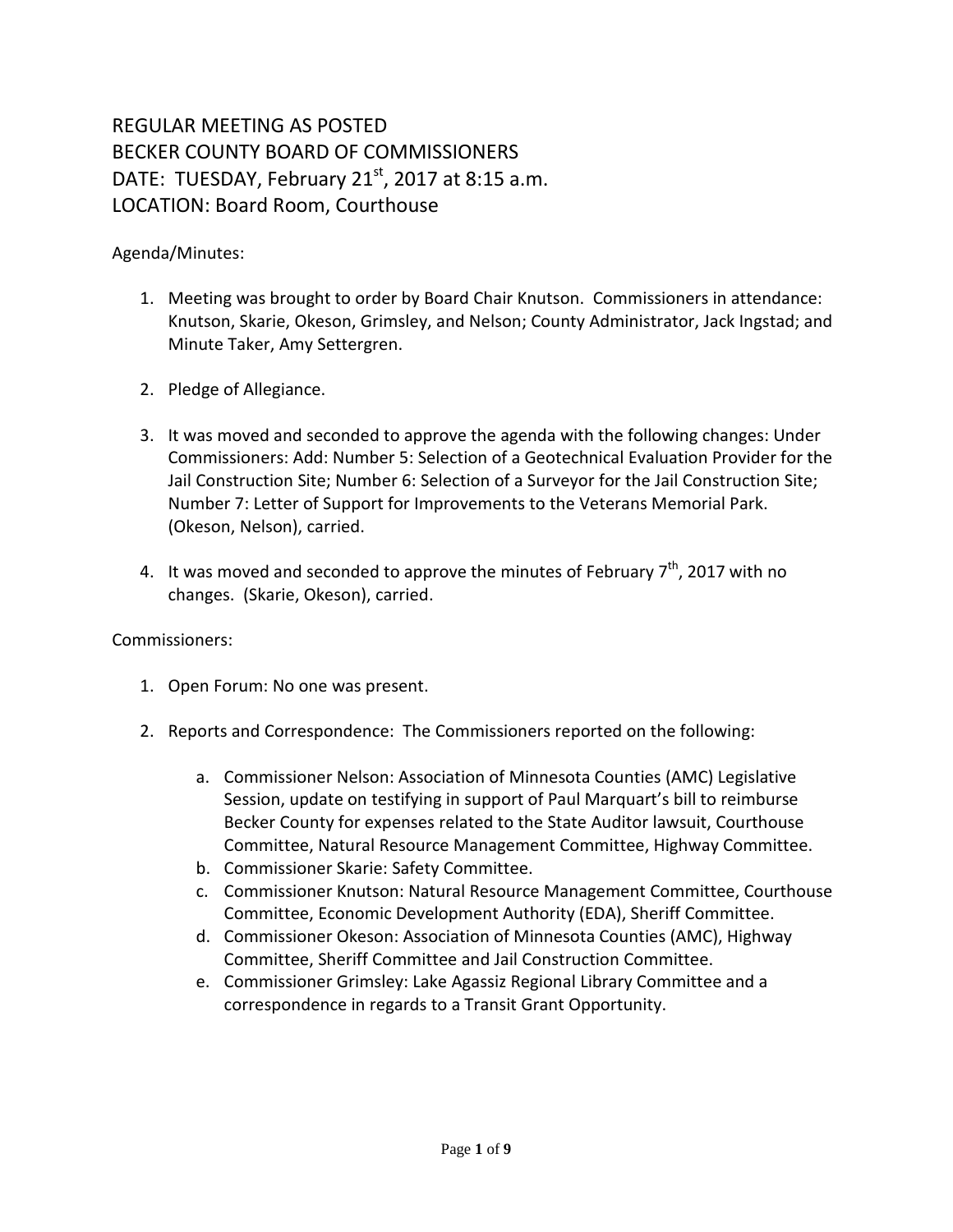- 3. Appointments:
	- a. It was moved and seconded to reappoint Jim Kovala to the Board of Adjustments, to serve another three-year term, serving District 1. (Knutson, Nelson), carried.
- 4. It was moved and seconded to approve authorizing an additional \$25,000 for expenses incurred by Becker County for continued legal representation in "Rebecca Otto, State Auditor vs. Becker County and Others". (Nelson, Okeson), carried.
- 5. It was moved and seconded to approve entering into an agreement with Braun Intertec for geotechnical evaluation services for the new jail construction site. (Grimsley, Okeson), carried.
- 6. It was moved and seconded to approve entering into an agreement with Meadowland for surveying services for the new jail construction site. (Okeson, Grimsley), carried.
- 7. It was moved and seconded to authorize the Board Chair to sign a letter of support for the continual improvements to the Veterans Memorial Park. (Nelson, Okeson), carried.

Finance Committee Minutes: Mary Hendrickson presented:

- 1. It was moved and seconded to approve the Regular claims, Auditor Warrants, and Over 90-Day Claims, as presented:
	- a. Auditor Warrants (Tuesday Bills):
		- i. 02/08/2017 in the amount of \$26,445.20
		- ii. 02/14/2017 in the amount of \$21,618.99
		- iii. 02/15/2017 in the amount of \$128,482.80 for a total amount of \$176,546.99
	- b. 90-Days:
		- i. Crawford in the amount of \$34.20 (invoice just received)
	- ii. Becker County Environmental in the amount of \$23.99 (invoice was lost) (Nelson, Skarie), carried.
- 2. It was moved and seconded to approve purchasing two 34" flower pots for the Courthouse as part of the Detroit Lakes City Beautification Project, "Downtown Alive" at a cost of \$1,130.00 from the County Administrator budget. (Skarie, Grimsley), carried.
- 3. It was moved and seconded to approve the update of the County's hardware with the Marco Consultant for Cisco Gateways Implementation at a cost of \$1,850.00 (Skarie, Grimsley), carried.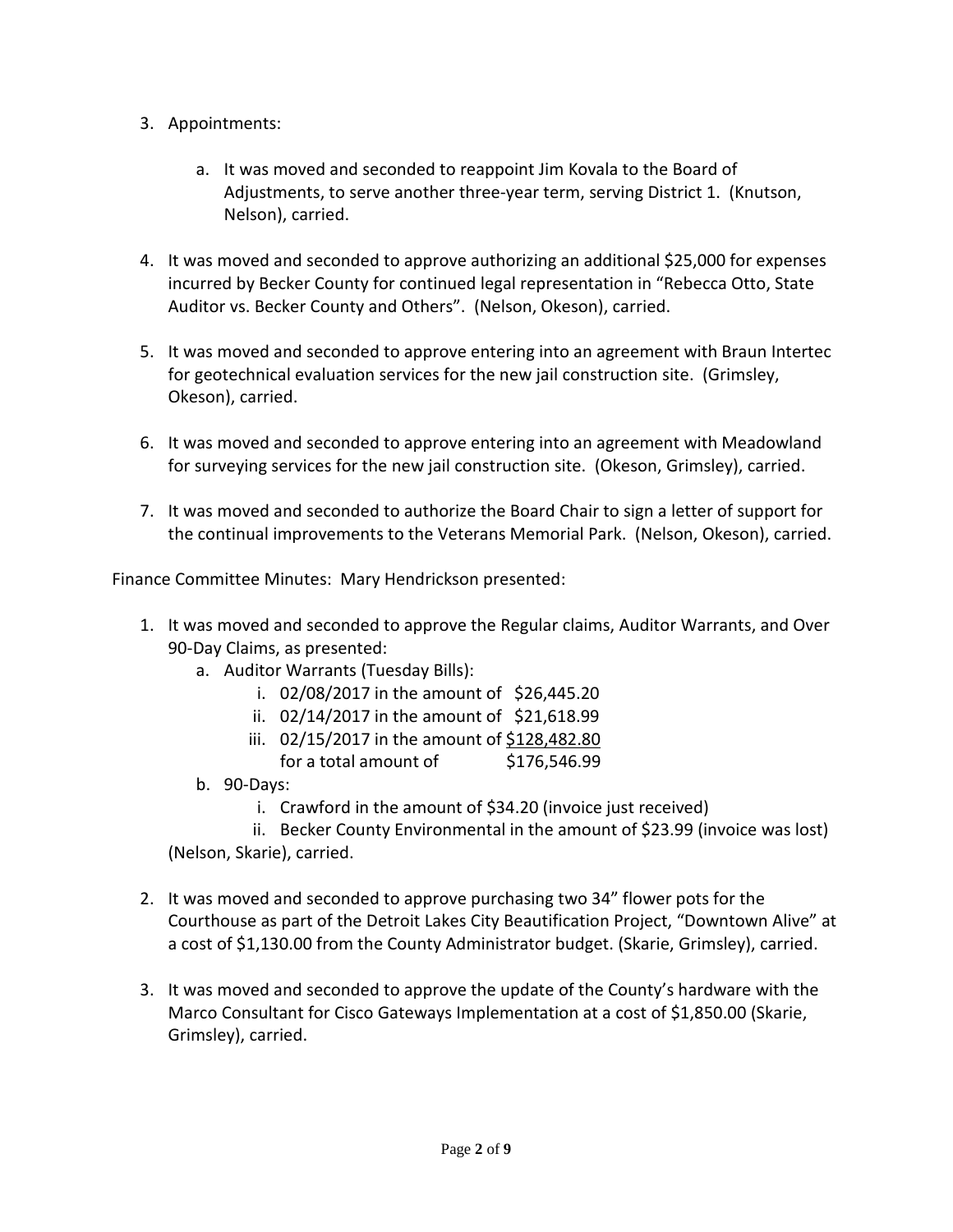- 4. It was moved and seconded to approve the purchase of the Vanguard Archiving Module at a cost of \$4,050.00 per year for six years; total cost of \$24,300.00 for the six years. (Skarie, Okeson), carried.
- 5. It was moved and seconded to approve the purchase of interactive TV equipment for Human Services at a cost of \$6,781.35. (Skarie, Nelson), carried.
- 6. It was moved and seconded to approve the renewal of the Keith Koss IBM AS400 Support Contract at a cost of up to \$4,900.00. (Nelson, Okeson), carried.

Auditor-Treasurer: Mary Hendrickson presented:

- 1. Licenses & Permits:
	- a. It was moved and seconded to approve the Wine/Strong Beer License Renewal for Cedar Crest Resort – Fred W. Brower in Maple Grove Township, as presented (Okeson, Nelson), carried.
	- b. It was moved and seconded to approve the On Sale (Includes Sunday Sales) Liquor License Renewal for Resort Management Corp. – Forest Hills Golf & RV Resort, in Audubon Township, as presented (Nelson, Okeson), carried.
	- c. It was moved and seconded to approve the 3.2 On/Off Renewal for:
		- i. Michael Levin Green Valley Golf Cormorant Township
		- ii. Cedar Crest Resort Fred W. Brower Maple Grove Township
		- iii. Frazee Golf, Inc. Burlington Township

as presented (Nelson, Okeson), carried.

- d. It was moved and seconded to approve the Off Sale Liquor License Renewal for Lakes Corner Liquor LLC – Aaron Aslesen, in Erie Township, as presented (Nelson, Okeson), carried.
- e. It was moved and seconded to approve the Tobacco License Renewal for Townsquare Beverages, LLC - WeFest, in Lakeview Township, as presented (Nelson, Okeson), carried.
- 2. It was moved and seconded to approve the purchase of 3 HP Barcode Scanners for Motor Vehicle at the lowest quote. (Skarie, Nelson) carried.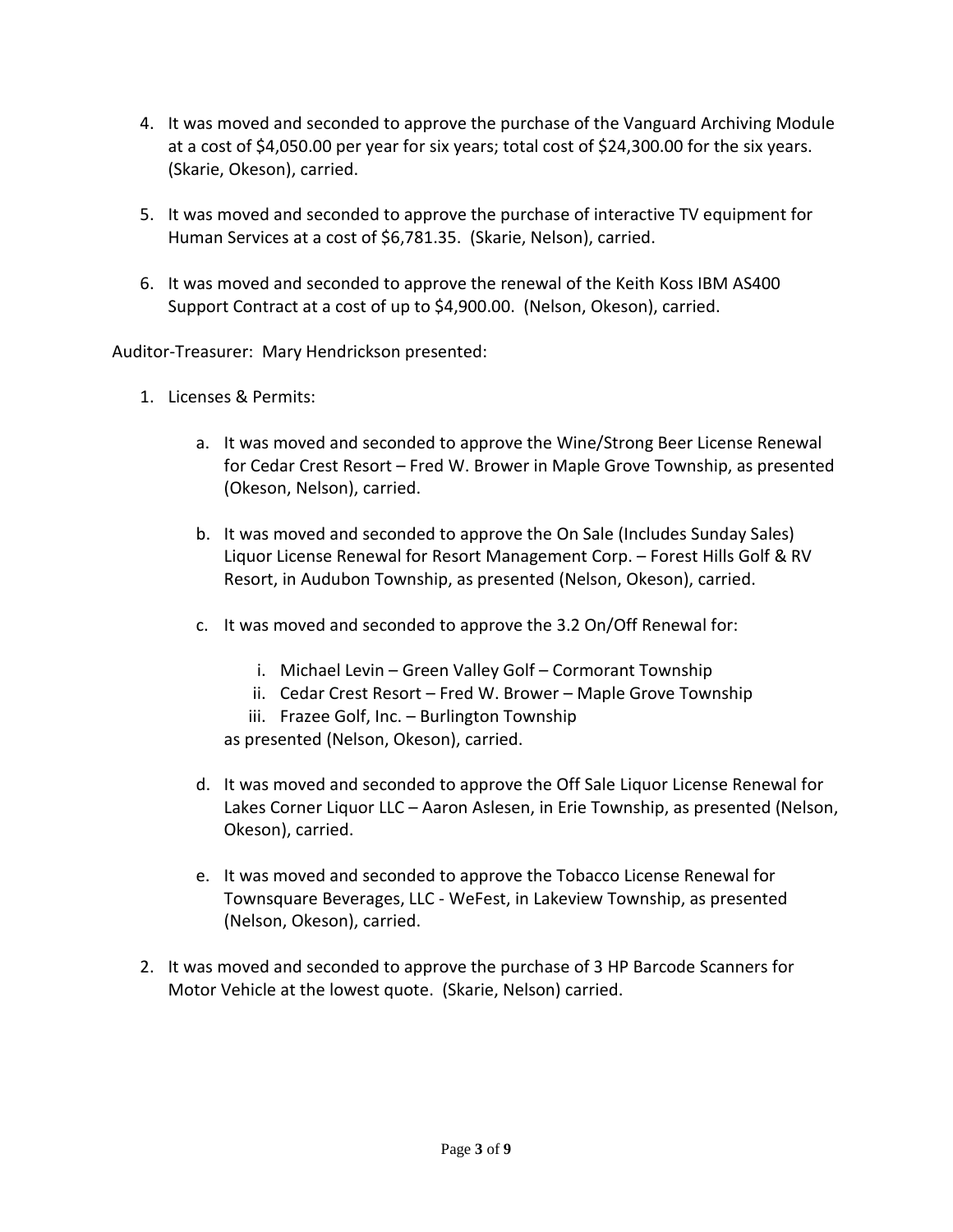Lake Agassiz Regional Library: Liz Lynch, Regional Library Director, presented:

1. It was moved and seconded to authorize the Board Chair to sign a letter of support for the legislative initiatives being put forth by the Council of Regional Public Library System Administrators. (Grimsley, Nelson), carried.

Sunnyside Care Center: Danielle Olson, Executive Director of Sunnyside, and Janet Green, Ecumen Regional Director, presented:

1. It was moved and seconded to approve additional funding of \$1,426.25 per month to the Sunnyside Care Center as part of the Equitable Cost-Sharing for Publicly-Owned Nursing (ECPN) facilities. (Skarie, Nelson), carried.

Human Services: Christy Ramsey presented:

- 1. It was moved and seconded to approve Resolution #02-17-2A, to hire one full-time Social Worker in the Child Protection unit, and if filling that position creates another Social Worker vacancy in the Human Services Department then to fill that vacancy also. (Grimsley, Skarie), carried.
- 2. It was moved and seconded to approve the purchase of a postage machine at a total cost of \$15,172.21. (Grimsley, Skarie), carried.
- 3. It was moved and seconded to approve the Human Services claims for Human Services, Community Health, and Transit, as presented. (Skarie, Grimsley), carried.

Sheriff: Todd Glander presented:

- 1. It was moved and seconded to approve the purchase of five X2 Tasers with holsters and battery packs at a cost of \$6,241.24. (Nelson, Okeson), carried.
- 2. It was moved and seconded to approve the purchase of a Centurion Scout Wireless Surveillance Device at a cost of \$7,118.00. (Okeson, Nelson), carried.
- 3. It was moved and seconded to approve the purchase of four Topaz Signature Terminals at a cost of \$316.00 each; total cost of \$1,264. (Okeson, Skarie), carried.
- 4. It was moved and seconded to authorize the payment of \$9,773.00 plus \$500.00 for transfer fee of the title, for a total amount of \$10,273.00, to satisfy the loan balance on a forfeited vehicle, a 2011 Ford Crew Cab, to be added to the Sheriff's Office Fleet. (Okeson, Skarie), carried.
- 5. It was moved and seconded to approve authorization for the Sheriff's Office to sell released evidence/property on Do-Bids.com. (Okeson, Skarie), carried.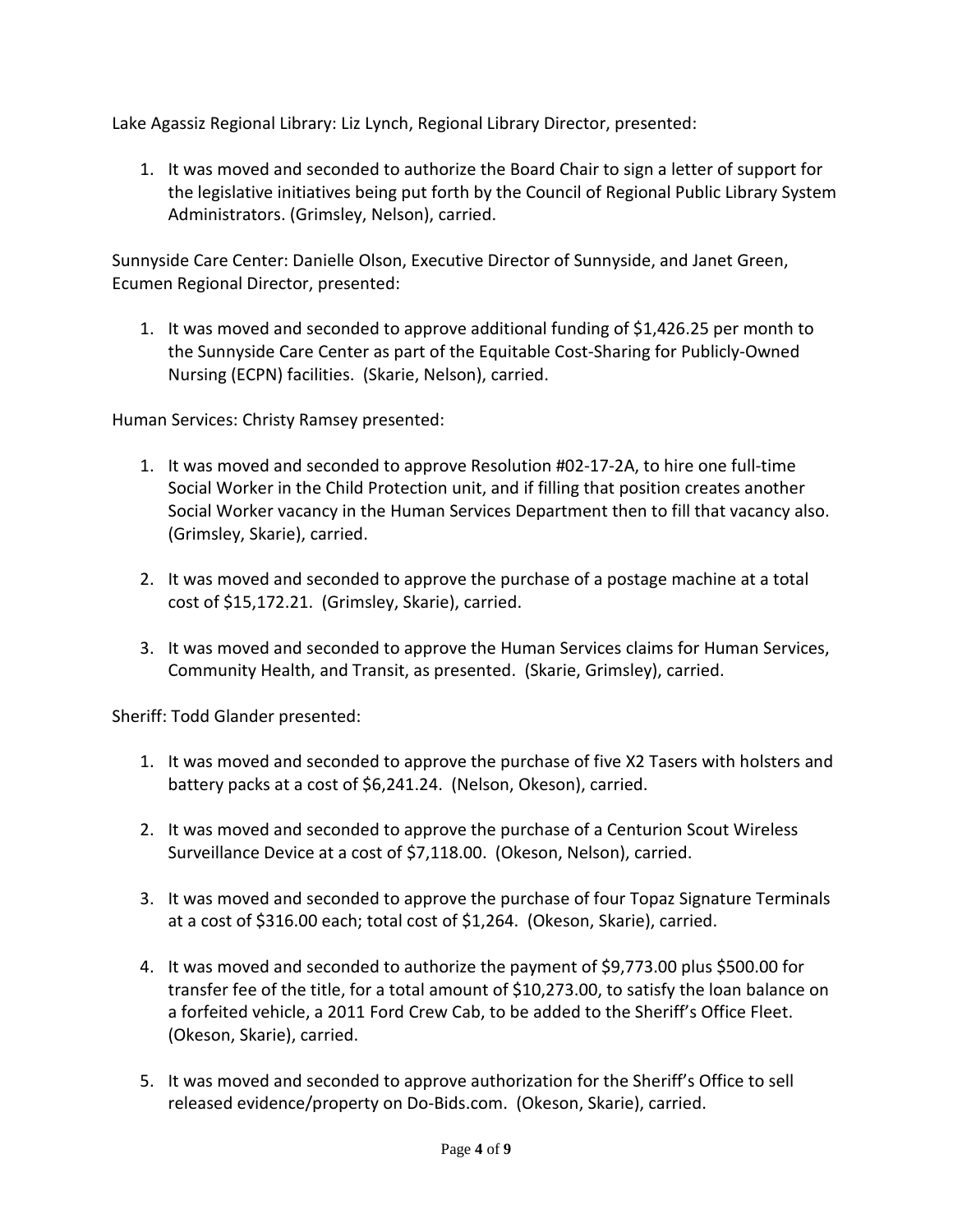6. Discussion was held on the new signage that will be going up in the Courthouse stating "No Firearms Allowed in Courthouse Building", per Minnesota State Statute.

Land Use Department – Natural Resources Management: Dan McLaughlin presented:

- 1. It was moved and seconded to approve the award of the 2017 Tree Planting Contract to Northwoods Forestry Inc . (Nelson, Okeson), carried.
- 2. It was moved and seconded to table agenda item number 2 under Land Use Department – Natural Resources Management (NRM): NRM Vehicles. (Grimsley, Skarie), carried.

Land Use Department – Planning & Zoning: Dylan Ramstad-Skoyles presented:

1. It was moved and seconded to concur with the Planning Commission (February  $14<sup>th</sup>$ , 2017), to deny the request submitted by Bruce Thompson, for a Conditional Use Permit (CUP) to install a retaining wall built around the boat house, located at 31350 Wilkinson Lane, to control drainage into the lake, with the following noted:

> No erosion control problems existed before it was constructed and the retaining wall was not needed or designed by a professional. If the Becker County Soil and Water District would have seen a problem they would have worked with him.

(Nelson, Skarie), carried.

- 2. It was moved and seconded to concur with the Planning Commission (February 14<sup>th</sup>, 2017), to deny the request submitted by Bruce Thompson, for a Conditional Use Permit (CUP) to occasionally rent property, located at 31350 Wilkinson Lane, due to the following reasons:
	- a. **Affect on surrounding property.** That the conditional use will not harm the use and enjoyment of other property in the immediate vicinity for the purposes already permitted, nor substantially diminish or impair property values within the immediate vicinity.

Renting of the property could affect the surrounding property depending on the number of people who use the property at a time. The ad on VRBO states that the property sleeps 13. That amount of people could affect the neighbors because they must drive down the road. The effect is largest on the neighbor considering how close the neighbor is to his property and how the driveway is situated. The Zoning office has certainly received complaints claiming that this activity affects them.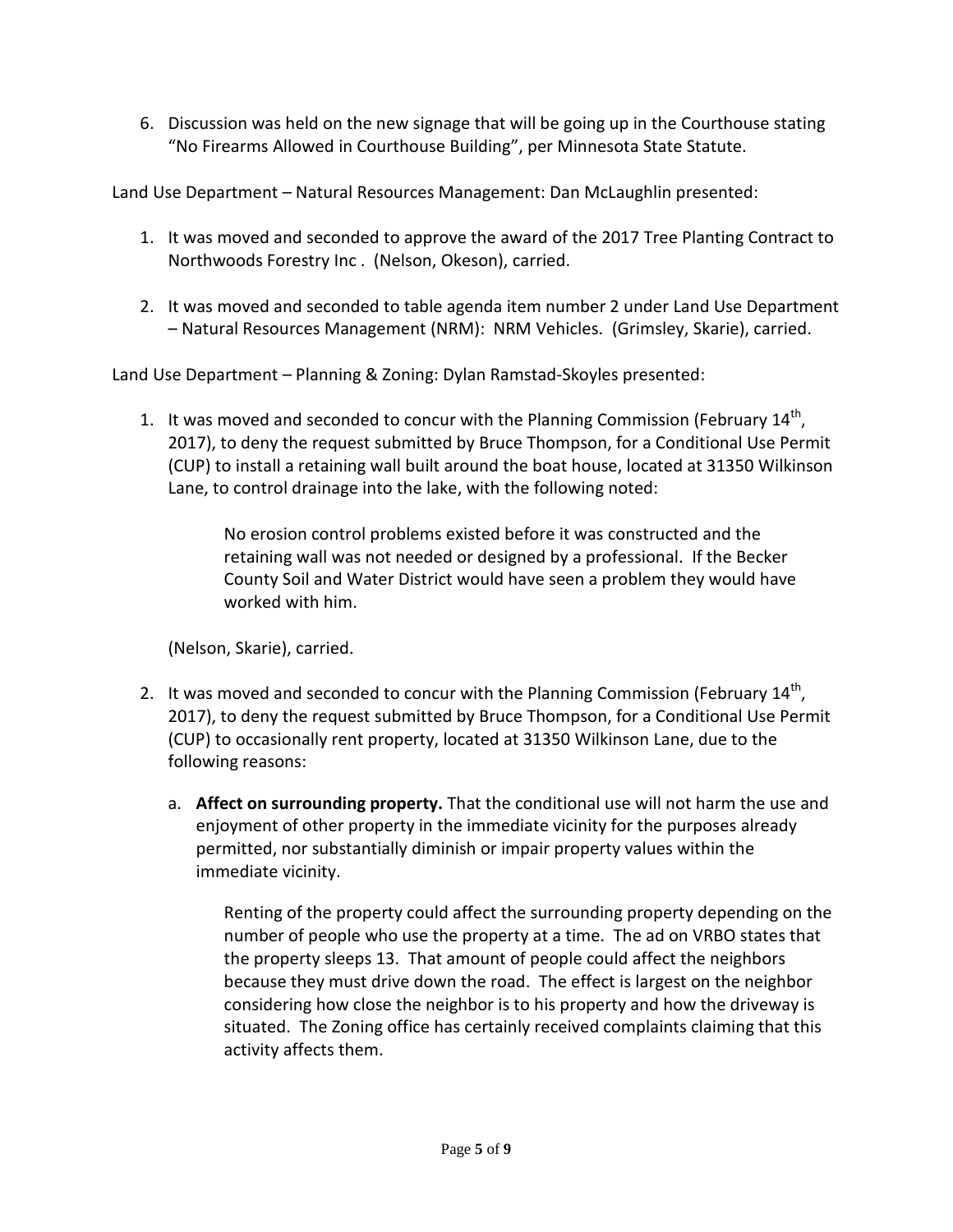b. **Affect on orderly, consistent development.** That establishing the conditional use will not impede the normal, orderly development and improvement of surrounding vacant property for uses predominant in the area.

Renting of the property will not affect orderly development.

c. **Adequate facilities.** That adequate utilities, access roads, drainage and other necessary facilities have been or are being provided.

The needed facilities are present at this location. The Zoning office had received complaints that indicate that the road may not be adequate for the traffic.

d. **Adequate parking.** That adequate measures have been or will be taken to provide sufficient off-street parking and loading space to serve the proposed use.

Depending on the number of people and type of vehicles associated with the renters on site there is the potential for the parking available to not be adequate. Staff has found that the parking space is small and that if there are a large amount of vehicles they might have some issue parking.

e. **Not a nuisance.** That adequate measures have been or will be taken to prevent or control offensive odor, fumes, dust, noise and vibration, so none of these will constitute a nuisance, and to control lighted signs and other lights so that no disturbance to neighboring properties will result.

Is a nuisance per neighbors' complaints.

- f. **Additional criteria for shoreland areas.** In Shoreland areas, it shall be found that adequate measures have been or will be taken to assure that:
	- i. **Pollution.** Soil erosion or other possible pollution of public waters will be prevented, both during and after construction;

Renting in of itself should not increase the pollution on the property assuming the septic system is compliant and working and that the renters contain their garbage in legal containers.

ii. **View from public waters.** That the visibility of structures and other facilities as viewed from public waters will be limited;

> Renting of the property should not change the view from the public water.

iii. **Adequate utilities.** That the site is adequate for water supply and on-site sewage treatment; and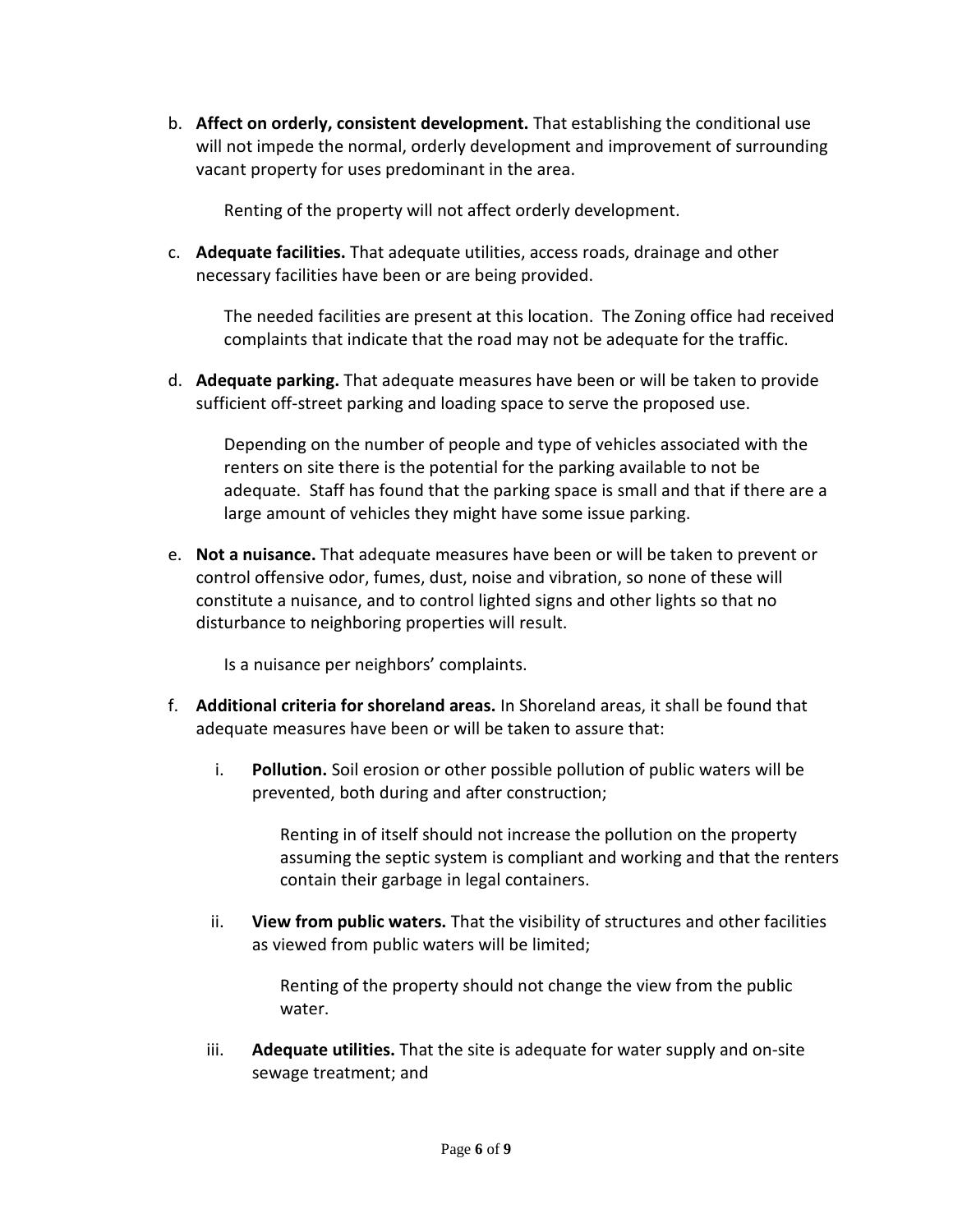The renting of the property and additional bedrooms in the bunk house would result in the possibility of too many people for the size of system. This would make the present system inadequate.

iv. **Watercraft.** That the types, uses, and number of watercrafts that the project will generate can be safely accommodated.

> The renting of the property and additional bedrooms in the bunk house bring into question how the number of watercraft can be accommodated on this property.

(Nelson, Okeson), carried.

- 3. It was moved and seconded to concur with the Planning Commission(February  $14<sup>th</sup>$ , 2017), to approve the request submitted by Kyle Hertell, for a Conditional Use Permit (CUP) to open a gun shop with gunsmithing and a fire arms manufacturing shop located at 15563 490<sup>th</sup> Avenue, Menahga, MN, with shooting times at 9 A.M. to 4 P.M., and with the following information:
	- a. **Affect on surrounding property.** That the conditional use will not harm the use and enjoyment of other property in the immediate vicinity for the purposes already permitted, nor substantially diminish or impair property values within the immediate vicinity.

The sole act of opening a gunshop for gunsmithing and firearms manufacturing will not affect the property. There is usually shooting associated with those activities and that could affect surrounding property. Mr. Hertell is proposing this project on an 80 acre property and depending on where he is planning on discharging those firearms, those affects could be reduced or even eliminated. On the application he indicates he will be indoors and this would reduce the noise from the activity.

b. **Affect on orderly, consistent development.** That establishing the conditional use will not impede the normal, orderly development and improvement of surrounding vacant property for uses predominant in the area.

This application will not affect development as it is located in a predominantly agricultural area.

c. **Adequate facilities.** That adequate utilities, access roads, drainage and other necessary facilities have been or are being provided.

The roads, drainage and other necessary facilities have been provided already.

d. **Adequate parking.** That adequate measures have been or will be taken to provide sufficient off-street parking and loading space to serve the proposed use.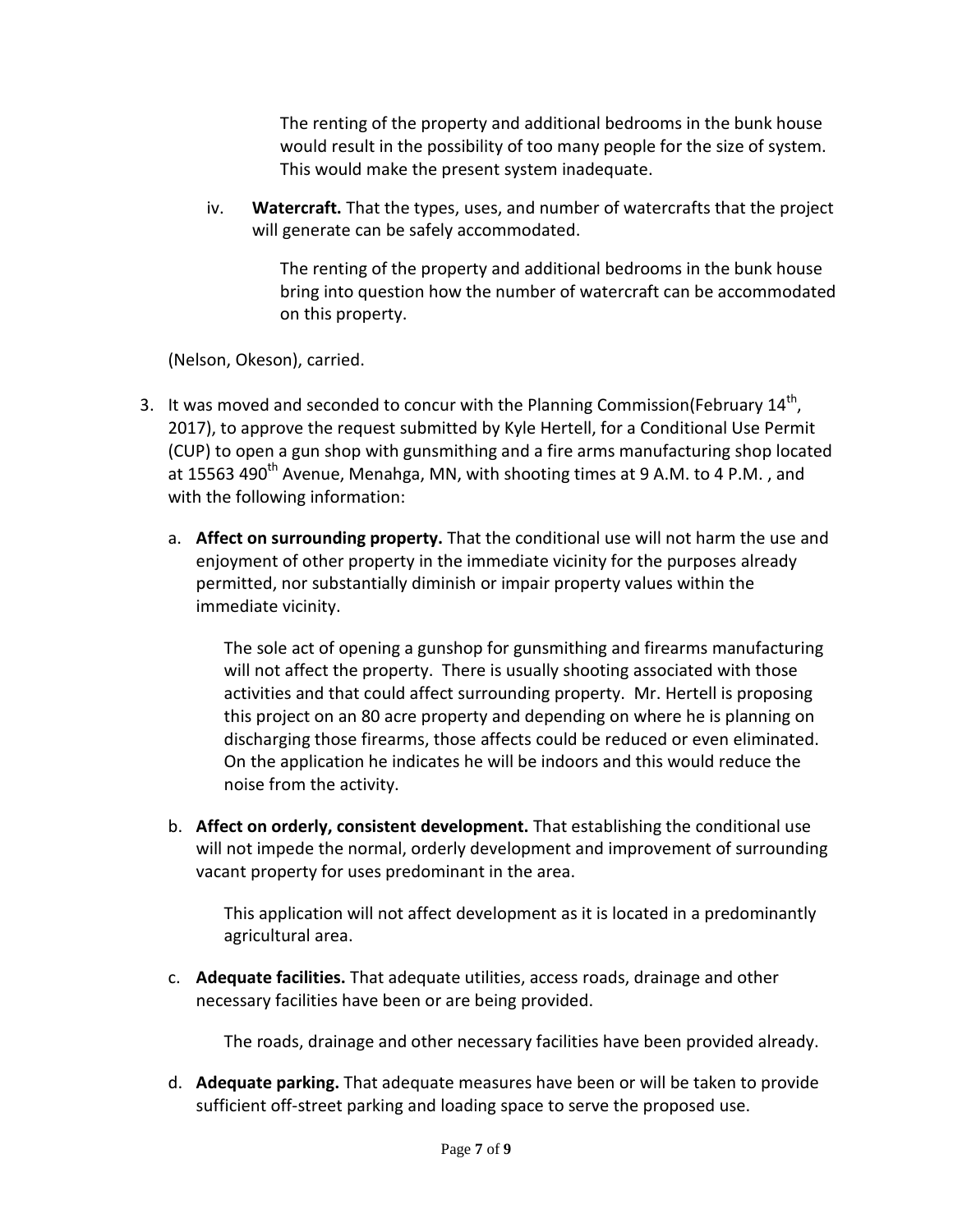There is sufficient off-street parking and loading space available.

e. **Not a nuisance.** That adequate measures have been or will be taken to prevent or control offensive odor, fumes, dust, noise and vibration, so none of these will constitute a nuisance, and to control lighted signs and other lights so that no disturbance to neighboring properties will result.

The work associated with this proposal will be located indoors and the area is rural with few residents in the area. Those residents are relatively close to the property and there is a farm located very near the property line where the current structures are located. The tree buffer there is not very thick and would not provide any sound barrier.

(Okeson, Grimsley), carried.

Land Use Department – Environmental Services: Steve Skoog presented:

1. It was moved and seconded to approve the purchase of recycling dumpsters at the low quote after further checking for lower quotes. (Skarie, Nelson), carried.

Highway: Jim Olson presented:

- 1. It was moved and seconded to approve Resolution #02-17-2B to purchase a road grader from RDO Equipment at a cost of \$237,477.00. (Okeson, Nelson), carried.
- 2. It was moved and seconded to approve Resolution #02-17-2C to purchase a crack router from Brock White Construction at a cost of \$11,124. (Nelson, Okeson), carried.
- 3. It was moved and seconded to approve Resolution #02-17-2D authorizing final payment in the amount of \$7,516.93 to Keith Drewes Excavating LLC for completion of project number C003-118-003. (Okeson, Nelson), carried.
- 4. It was moved and seconded to approve Resolution #02-17-2E authorizing final payment in the amount of \$512,826.66 to the MN Department of Transportation, for completion of project number 0304-34, with the cost covered by the safety grant. (Okeson, Nelson), carried.
- 5. It was moved and seconded to approve Resolution #02-17-2F authorizing the Highway Department to sell 6.8072 acres of wetland credits to Credit User (Otter Tail County Highway Department) at a rate of \$0.55 per square foot plus any applicable transaction fees. (Nelson, Okeson), carried.